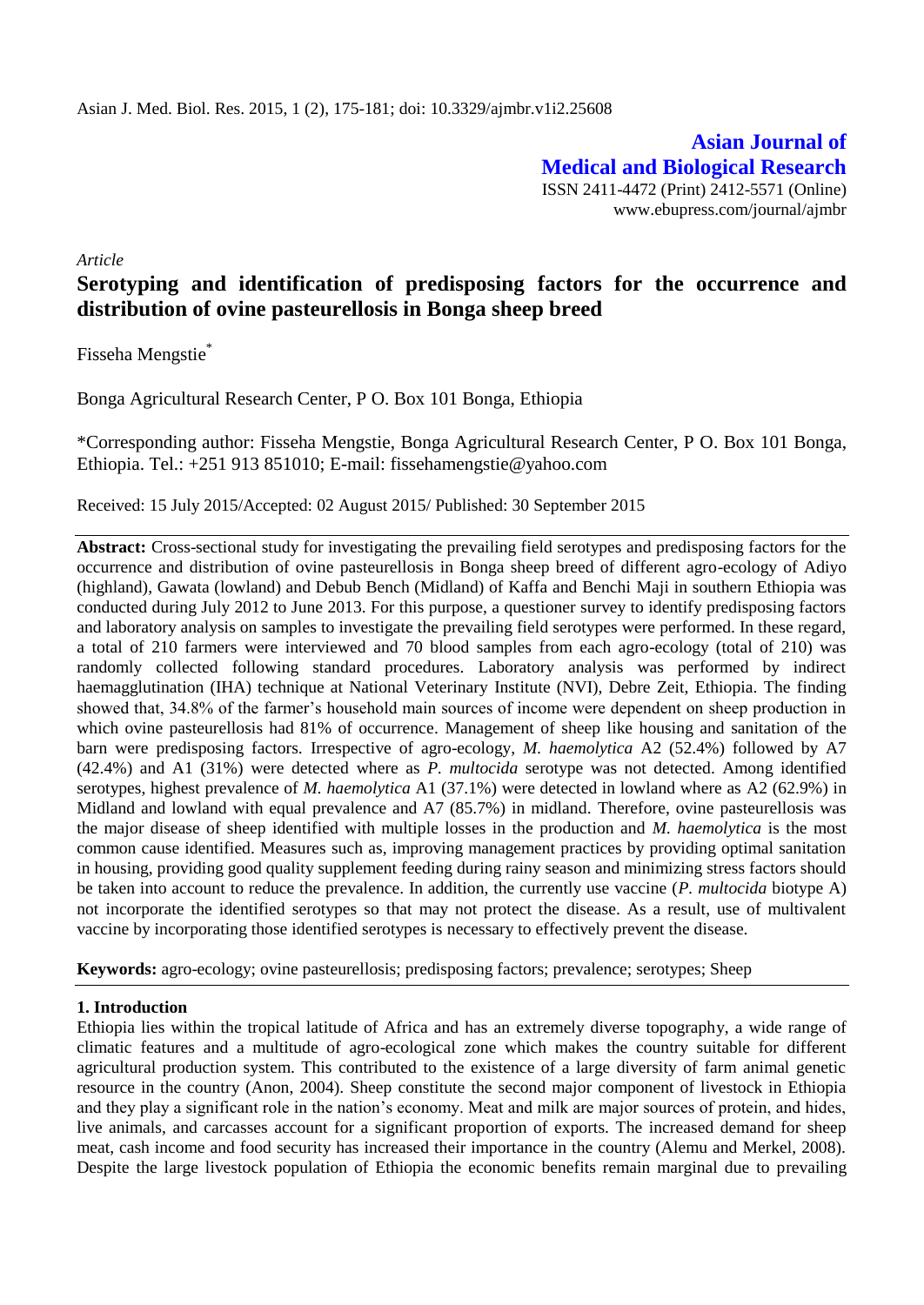diseases, poor nutrition, poor animal production systems, reproductive inefficiency, management constraint and general lack of Veterinary core (Anon, 1992).

Respiratory diseases caused by concurrent infections have been identified as the leading health problem of small ruminants which accounts for up to 54% of the overall mortality of sheep in Ethiopian central highlands (Mukasa-Mugerwa *et al.,* 2000). *Mannheimia haemolytica* (formerly called *Pasteurella haemolytica*) and *Pasteurella multocida* are known to be the most prominent pathogens causing great economic losses in the domestic animal industry (Highlander, 2001; Confer, 1993). Of the various *M. haemolytica* strains, *M. haemolytica* serotype A2 is the major pathogen responsible for diseases in sheep, causing a fibrinous, necrotic pneumonia, also called "shipping fever" (Ackermann and Brogden, 2000). *P. multocida* was found present in lung lesions of sheep affected by pneumonia as well (Rudolph *et al*., 2007; Daniel *et al*., 2006). The disease, in its typical clinical form, is highly infectious, often fatal and with very serious economic impact in animal industry (Mohamed and Abdelsalam, 2008).

*Mannheimia haemolytica*, the cause of ovine pasteurellosis, exists in two biotypes, A and T. These biotypes further divide into serotypes based on their surface antigen. Type A comprises A1, A2, A5, A6, A7, A8, A9, A10, A11, A12, A13, A14, and A16; type T comprises T3, T4, T10, and T15. Biotype A is particularly associated with pneumonic pasteurellosis in sheep, whereas biotype T causes systematic pasteurellosis in lambs (Gilmour *et al*., 1983; Gilmour and Gilmour, 1989). All serotypes can be involved in pneumonic pasteurellosis in sheep, but serotype A2 is the most commonly isolated serotype from cases of ovine pneumonic pasteurellosis (Barbour *et al.*, 1997; Davies *et al.*, 1997).

Pasteurellosis is a complex disease that develops when the immune system of the animal is compromised by stress factors mainly environmental stresses including inclement weather, feed shortage usually assisted by inadequate management and husbandry practices (Bekele *et al*., 1992). Concurrent respiratory infestations by *Chlamydia psittaci*, viruses (parainfluenza-3, reovirus, adenovirus, and respiratory syncytial virus), *Mycoplasma* species (*M. ovipneumoniae*, *M. arginini*, *M. agalactiae,* and others) and lungworms (particularly *Dictyocaulus filaria)* can also suppress the animal's immune system, allowing opportunistic microorganisms (*Pasteurella haemolytica* and rarely *P. multocida,* A and D) to colonize the lung and cause pasteurellosis (Blood and Radostits , 1994; Gilmour and Gilmour , 1989). Physiological response to stressors includes suppression of the immune system; consequently, prolonged stress may increase susceptibility to pathogens and to morbidity and mortality (Brogden *et al*., 1998; Carroll and Forsberg, 2007; Knowles *et al*., 1995).

As Kaffa and Bench Maji Zones, pasteurellosis is considered to be the major sheep health problem. Despite vaccination against ovine pasteurellosis with a monovalent vaccine (inactivated *P. multocida* biotype A), there have been a report on high rates of mortality and morbidity associated with the disease in the study areas. However, no studies have been conducted on identification of the prevailing field serotypes of it. Thus, the motive behind to conduct this study was due to the scarcity of the above information in the study areas. This study was, therefore, conducted with the objective of investigating the prevailing field serotypes of ovine pasteurellosis and predisposing factors for its occurrence and distribution in Bonga sheep breed of South Nations and Nationalities Region.

## **2. Materials and Methods**

## **2.1. Study area, study design and study population**

A cross-sectional study for investigating the prevailing field serotypes of ovine pasteurellosis in Bonga sheep breed of SNNPR state of Ethiopia (Kaffa and Benchi Maji Zone) was conducted from July 2012 to June 2013. From kaffa and Benchi Maji zone, Adiyo (highland), Gawata (lowland) and Debub Bench (Midland) were randomly selected. From each selected agro-ecology, representative sampling sites (Boka/Shuta, Qonda Zuria and Faniqa) were selected. Using simple random sampling technique, blood samples from individual study animals were collected.

The study animals were Bonga sheep breed of both sex and all age. Bonga sheep breed is geographically distributed and reared in Keffa, Sheka and Bench zones of Southern State and have physical feature and performance levels of Long fat tail with straight tapering end (98.4%); hair sheep; large size; predominantly plain brown (57.9%); both sexes are polled (Gizaw *et al.,* 2011). Questioner survey was also conducted using structured format by interviewing the owners to know the management of sheep and to identify predisposing factors for the occurrence of ovine pasteurellosis.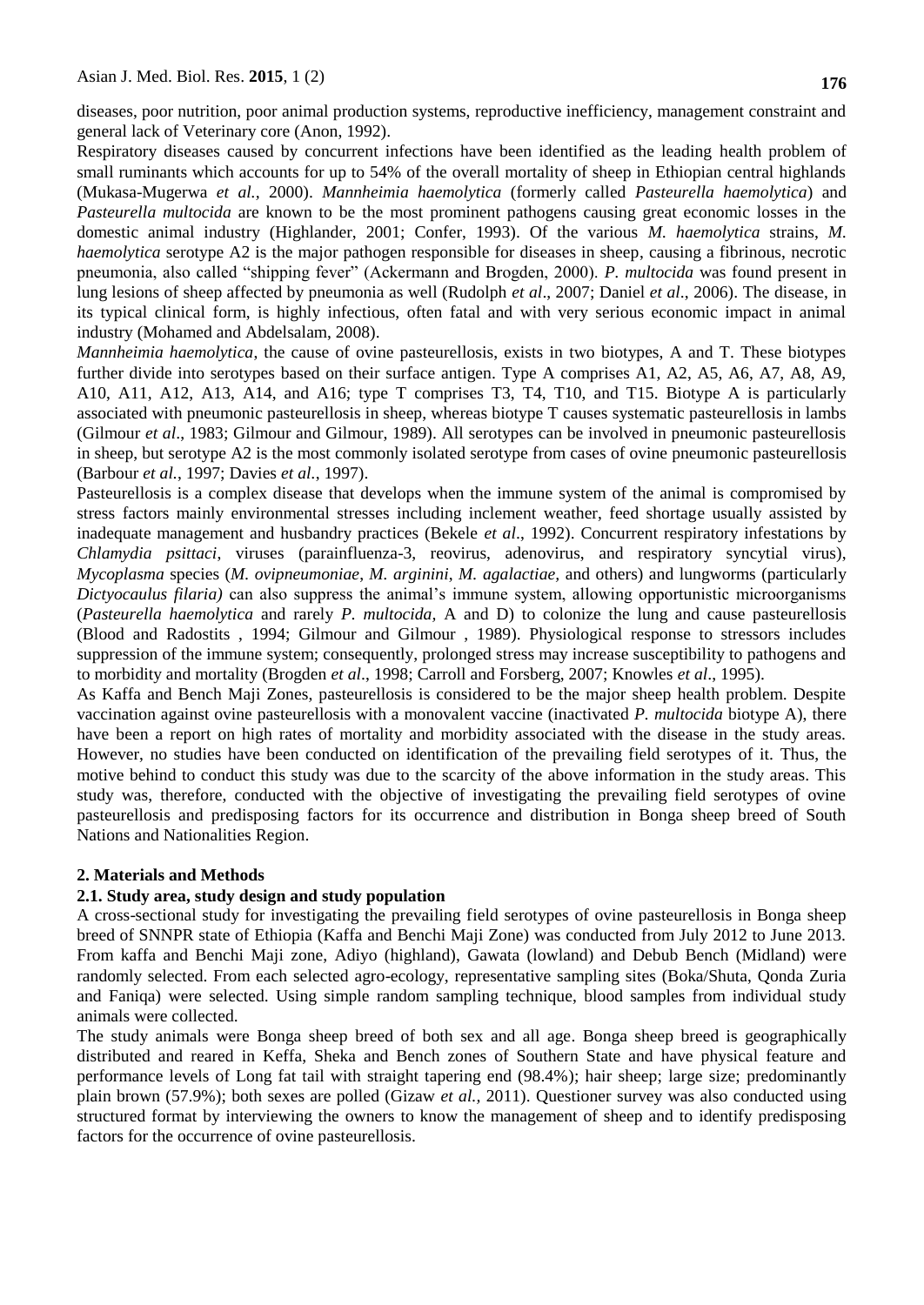## **2.2. Sample size, sampling procedures and laboratory analysis**

The sample size was calculated based on 2013 prevalence's reported by Maru *et al*., (25%) in Haramaya district with 5% desired absolute precision at 95% confidence level using the formula recommended by Thrusfield (2005). Accordingly, a total of 210 blood samples from the jugular vein of each sheep by using plain vacutainer tubes and needles were collected. Then, The blood was allowed to clot for 1-2 h at room temperature, stored horizontally overnight at  $4^{\circ}$ C and finally, the serum was separated from the clot by centrifugation at 3000 rpm for 15 min. The separated serum was labeled and transported to National Veterinary institute (NVI) laboratory for sero-typing using cold chain. It was kept under refrigeration  $(-20<sup>o</sup>C)$  until tested. The type of laboratory test employed was indirect haemagglutination (IHA) test according to the procedures of OIE (2004).

#### **2.3. Data management and analysis**

All data was first entered and managed using Microsoft Excel spread sheet and analyzed using STATA version 11. Descriptive statistics was employed to determine the prevalence of sero-types while Chi-square  $(X^2)$  test was used to measure the effect of predisposing factors on the distribution of Pasteurella sero-types. A significance level ( $p<0.05$ ) and confidence level (95%) was set to determine the presence or absence of statistically significant difference between the given parameters.

## **3. Results**

#### **3.1. Questioner survey result**

The questioner survey result on the occurrence of diseases and management of small ruminants revealed that, ovine pasteurellosis was the most prevalent (85% in Debub Bench followed by 78.6 % in each of Adiyo and Gawata) with great losses in the production. 83.2% of interviewed farmers responded that, there were sudden deaths in their flock associated with symptoms of ovine pasteurellosis. Regarding livestock importance for the life of the farmers, out of 210 respondents, 73 (34.8%) household's main sources of income were dependent on sheep production (Table 1).

Different factors were identified by the farmers as a source/predisposing factors for the occurrence and distribution of ovine pasteurellosis in the study areas. Among these, sheep without housing at night had 100% of occurrence while those have housing at night; sanitation and frequency of cleaning during wet and dry season have great contribution for its occurrence (Table 2).

## **3.2.** *M. haemolytica* **serotypes and prevalence**

Overall prevalence of *M. haemolytica* A2 110/210 (52.4%), A7 89/210 (42.4%) and A1 65/210 (31%) serotypes was detected irrespective of agro-ecology. The prevalence of the different *M. haemolytica* serotypes in computed parameters as indicated in Table 3, highest prevalence was detected: A1 in Lowland (37.1%); A2 in midland and lowland (62.9% in each); and A7 in midland (85.7%). Regarding age groups, adults had higher level of isolation with A2 (70.2%) followed by A7 (62.3%) and A1 (39.5%). Due to lack of reference strains, other *Mannheimia haemolytica* serotype test was not conducted.

*M. haemolytica* A2 and A7 serotypes had significantly higher isolation in midland and lowland than highland agro ecology ( $p=0.000$ ) and also, adult age group had significantly higher rate of isolation ( $p=0.000$ ) (Table 3). *P. multocida* serotype was not detected in all the collected serum samples.

## **4. Discussion**

In the present finding, 34.8% of the farmer's household income was dependent on sheep production and one of the most prevalent identified sheep diseases was ovine pasteurellosis as 81% of the interviewed farmers ranked it first with multiple devastating effects on the production by high mortality and morbidity. This could be due to poor ventilated and/or partially roofed and open barns and poor sanitation of the barn had a role in aggravating respiratory problems as reported by Ayelet *et al*. (2004) which is in agreement with the present finding by out of 28 farmers they keep their sheep flock in open barn, all (100%) reported signs of ovine pasteurellosis. Various forms of stress factors have been incriminated as predisposing factors include environmental (heat, cold, wind, chill, crowding), managemental and/or infectious factors also reported by different Authors (Thompson *et at*., 1977; Frank, 1989; Carroll and Forsberg 2007). During Autmen and summer, there were highest occurrences and mortality of sheep by ovine pasteurellosis which was explained by the farmers as sheep allowed staying long time in the barn without feed rather than grazing out in response of rain.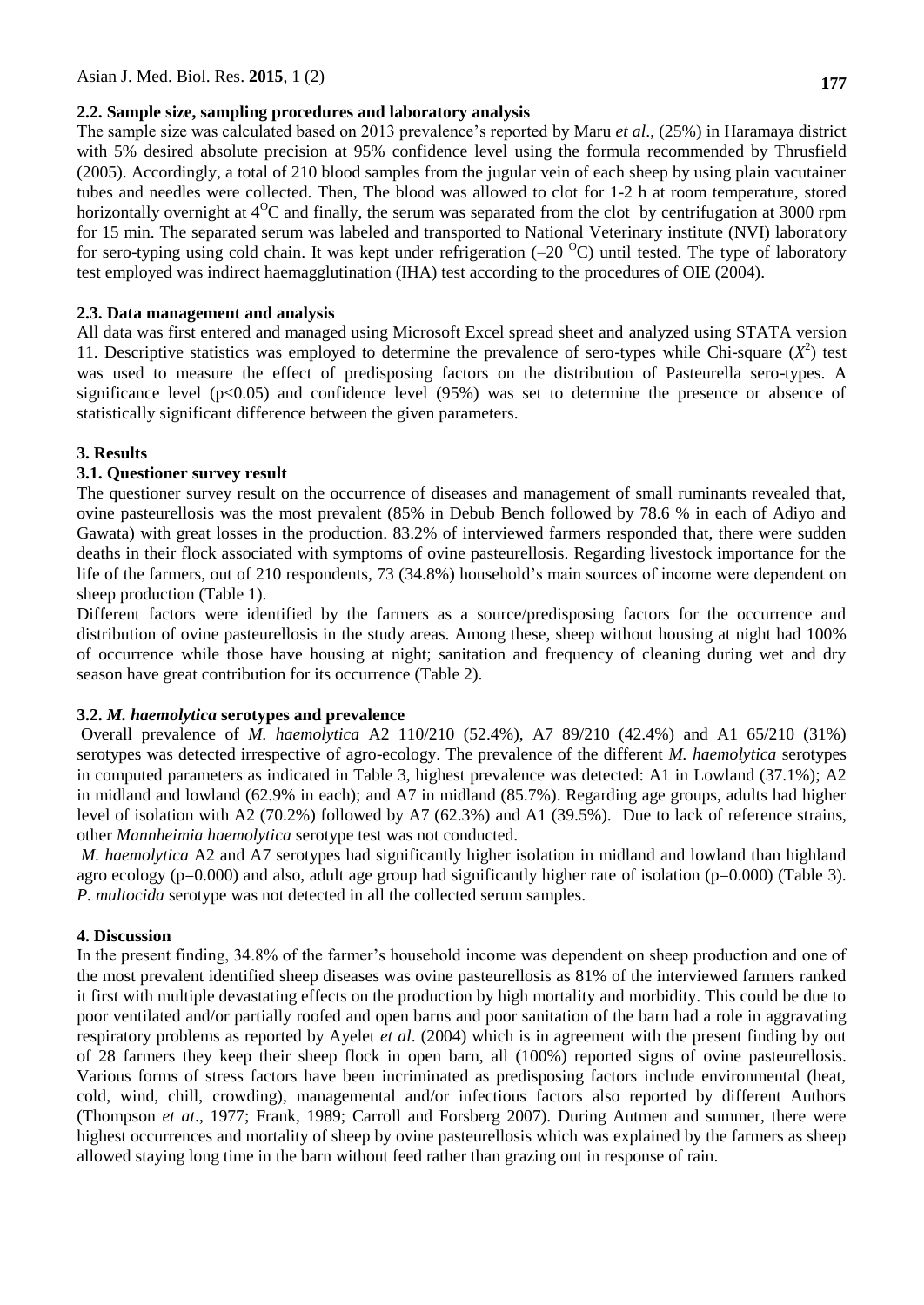| Distribution of ovine pasteurellosis and importance of livestock |                                   |     | No. of<br>respondents | <b>Prevalence</b><br>$\frac{6}{6}$ |
|------------------------------------------------------------------|-----------------------------------|-----|-----------------------|------------------------------------|
|                                                                  | Adiyo (Boka/Shuta)<br>70          |     | 55                    | 78.6                               |
| Occurrence of ovine pasteurellosis                               | Debub Bench (Faniqa)<br>70        |     | 60                    | 85.7                               |
| in the Study Locations                                           | Gawata (Qonda Zuria)              | 70  | 55                    | 78.6                               |
| Sudden death in the sheep flock No                               |                                   | 55  | 41                    | 74.5                               |
| associated with signs of ovine Yes                               |                                   | 155 | 129                   | 83.2                               |
| pasteurellosis                                                   |                                   |     |                       |                                    |
| House hold<br>of<br>source<br>main                               | Crop production                   |     | 62                    | 29.5                               |
| income                                                           | Sheep production                  | 210 | 73                    | 34.8                               |
|                                                                  | Other livestock and their product |     | 35                    | 16.7                               |
| <b>Total</b>                                                     |                                   | 210 | 170                   | 81                                 |

**Table 1. Questioner result on the importance and distribution of small ruminant diseases.**

## **Table 2. Different variables associated with the occurrence and distribution of ovine pasteurellosis identified by the farmers.**

| <b>Variables</b>                           |                                      | No.      | No. of respondents | Prevalence (%) |  |
|--------------------------------------------|--------------------------------------|----------|--------------------|----------------|--|
| N <sub>o</sub><br>Sheep sheltered at night |                                      | 28       | 28                 | 100            |  |
|                                            | Yes                                  | 182      | 142                | 78             |  |
| Total                                      |                                      | 210      | 170                | 81             |  |
| Barn cleaning frequency                    | Every day                            | 161      | 130                | 80.7           |  |
| during dry season                          | Every two day                        | 21       | 20                 | 95.2           |  |
| Total                                      |                                      | 182      | 150                | 82.4           |  |
| Barn cleaning frequency                    | Every day                            | 31       | 13                 | 41.9           |  |
| during wet season                          | Every two days                       | 120      | 100                | 83.3           |  |
|                                            | Every three days                     | 31<br>27 |                    | 87.0           |  |
| Total                                      |                                      | 182      | 140                | 76.9           |  |
| with<br>Season<br>high                     | Autmen                               | 170      | 91                 | 53.5           |  |
| number<br>of                               | Spring                               |          | $\overline{4}$     | 2.4            |  |
| cases/occurrence<br>of                     | Summer                               |          | 40                 | 23.5           |  |
| ovine pasteurellosis                       | Winter                               |          | 13                 | 7.6            |  |
|                                            | Year round                           |          | 22                 | 12.9           |  |
| Total                                      |                                      | 170      | 170                | 100            |  |
| with<br>Season<br>high                     | Autmen                               | 170      | 82                 | 48.2           |  |
| mortality<br>with<br>ovine                 | Summer                               |          | 46                 | 27.1           |  |
| pasteurellosis                             | Spring                               |          | 8                  | 4.7            |  |
|                                            | Winter                               |          | 30                 | 17.6           |  |
|                                            | Year round                           |          | 4                  | 2.4            |  |
| Possible<br>for<br>reasons                 | Feed<br>weather<br>hot<br>shortage,  | 170      | 37                 | 21.8           |  |
| of<br>ovine<br>occurrence                  | condition and dust particles         |          |                    |                |  |
| pasteurellosis<br>in                       | Rain, cold weather condition and     |          | 124                | 72.9           |  |
| different seasons                          | insufficient time of grazing         |          |                    |                |  |
|                                            | hot weather condition, rain and feed |          | 9                  | 5.3            |  |
|                                            | shortage                             |          |                    |                |  |
| Affected<br>and<br>age                     | Adults                               |          | 11                 | 6.5            |  |
| production groups<br>by                    | All age group                        |          | 8                  | 4.7            |  |
| ovine pasteurellosis<br>Ewe                |                                      |          | 67                 | 39.4           |  |
|                                            | Ewe and lamb                         |          | 67                 | 39.4           |  |
|                                            | Lamb                                 |          | 17                 | 10.0           |  |
| <b>Total</b>                               |                                      | 170      | 170                | 100            |  |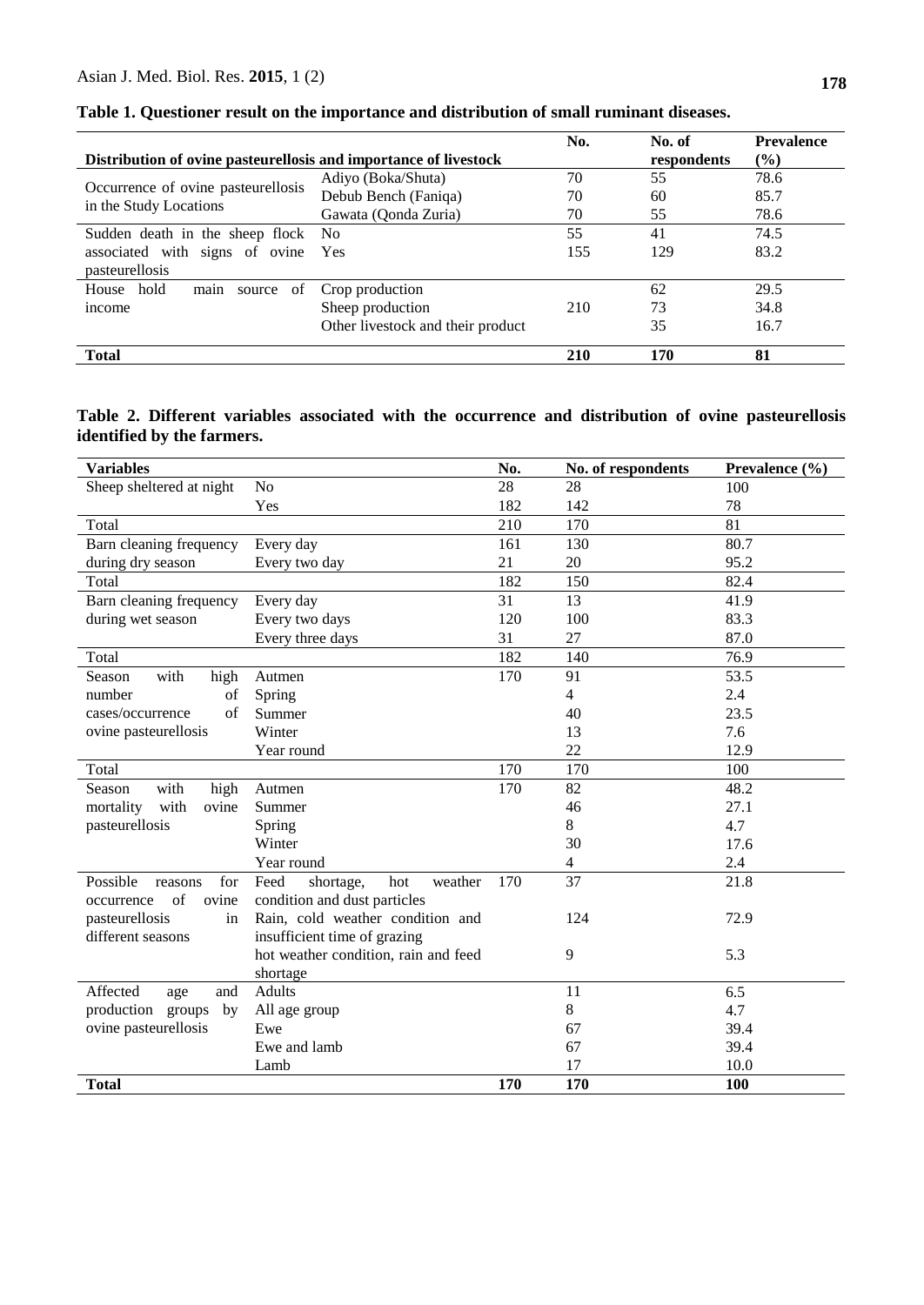**Table 3. Distribution of** *M. haemolytica* **sero-types in Bonga sheep breed.**

| <b>Variables</b> |              | M. haemolytica<br><b>Serotypes</b> | No.              | <b>Positive</b> | Prevalence $(\% )$ | <b>Value</b> | ${\bf X}^2$ |
|------------------|--------------|------------------------------------|------------------|-----------------|--------------------|--------------|-------------|
| Agro ecology     | Highland     | A1                                 | 70               | 20              | 28.6               | 19.16        | 0.384       |
|                  | Lowland      |                                    | 70               | 26              | 37.1               |              |             |
|                  | Midland      |                                    | 70               | 19              | 27.1               |              |             |
|                  | Total        |                                    | 210              | 65              | 31.0               |              |             |
|                  | Highland     | A2                                 | 70               | 22              | 31.4               | 18.48        | 0.000       |
|                  | Lowland      |                                    | 70               | 44              | 62.9               |              |             |
|                  | Midland      |                                    | 70               | 44              | 62.9               |              |             |
|                  | Total        |                                    | 210              | 110             | 52.4               |              |             |
|                  | Highland     | A7                                 | 70               | 5               | 7.1                | 91.301       | 0.000       |
|                  | Lowland      |                                    | 70               | 24              | 34.3               |              |             |
|                  | Midland      |                                    | 70               | 60              | 85.7               |              |             |
|                  | Total        |                                    | 210              | 89              | 42.4               |              |             |
| Age              | Adult        | A1                                 | 114              | 45              | 39.5               | 8.473        | 0.004       |
|                  | Young        |                                    | 96               | 20              | 20.8               |              |             |
|                  | Total        |                                    | $\overline{210}$ | 65              | $\overline{31.0}$  |              |             |
|                  | Adult        | A2                                 | 114              | 80              | 70.2               | 31.657       | 0.000       |
|                  | Young        |                                    | 96               | 30              | 31.3               |              |             |
|                  | Total        |                                    | 210              | 110             | 52.4               |              |             |
|                  | Adult        | A7                                 | 114              | 71              | 62.3               | 40.44        | 0.000       |
|                  | Young        |                                    | 96               | 18              | 18.8               |              |             |
|                  | Total        |                                    | 210              | 89              | 42.4               |              |             |
| Sex              | Female       | A1                                 | 115              | 36              | 31.3               | 0.015        | 0.903       |
|                  | Male         |                                    | 95               | 29              | 30.5               |              |             |
|                  | Total        |                                    | 210              | 65              | 31.0               |              |             |
|                  | Female       | A2                                 | 115              | 67              | 58.3               | 3.524        | 0.061       |
|                  | Male         |                                    | 95               | 43              | 45.3               |              |             |
|                  | Total        |                                    | 210              | 110             | 52.4               |              |             |
|                  | Female       | A7                                 | 115              | 63              | 54.8               | 16.011       | 0.000       |
|                  | Male         |                                    | 95               | 26              | 27.4               |              |             |
|                  | <b>Total</b> |                                    | 210              | 89              | 42.4               |              |             |

Despite annual vaccination programs against pasteurellosis using killed *P multocida* biotype A-containing vaccine, high mortality and morbidity was observed by farmers as these vaccine may not protect the different *Manhaemia haemolytica* serotypes isolated in the present study could be also another justification. 39.4% of farmers explained that, ewes and lambs are mostly affected by ovine pasteurellosis. Predisposing factors, such as lack of sufficient energy or protein, inadequate colostrum consumption, specific vitamins or certain minerals, also may compromise immunity (Carroll and Forsberg 2007).

Comparing the two *Pasteurella* spp., the only identified *M. haemolytica* serotypes was the major causative agent involved in ovine pasteurellosis in the study areas. The identified *Mannheimia haemolytica* serotype were A2, A7 and A1 with prevalences of 52.4%, 42.4% and 31%, respectively. The findings of this study are in agreement with *P haemolytica* biotype A serotypes A2 and A1 are the most prevalent in Ethiopia (Pegram *et al.,* 1980) and 36% of *Mannheimia haemolytica* A2 reported by Ayelet *et al.*, 2004 which is also the most prevalent In the United Kingdom reported by Gilmour and Gilmour, 1989. In Sudan *Mannheimia haemolytica* A2 is among the most prevalent serotypes while *Mannheimia haemolytica* A7 is the least (Hussein and Mohamed, 1984).

#### **5. Conclusions**

Ovine pasteurellosis was the major disease of sheep in the area identified with multiple losses in the production and *M. haemolytica* is the most common cause. Though correlation of the disease with identified possible factors by the farmers were not done during the present study, the poor management of sheep could be predisposing factor for ovine pasteurellosis in the production. Measures such as, improving management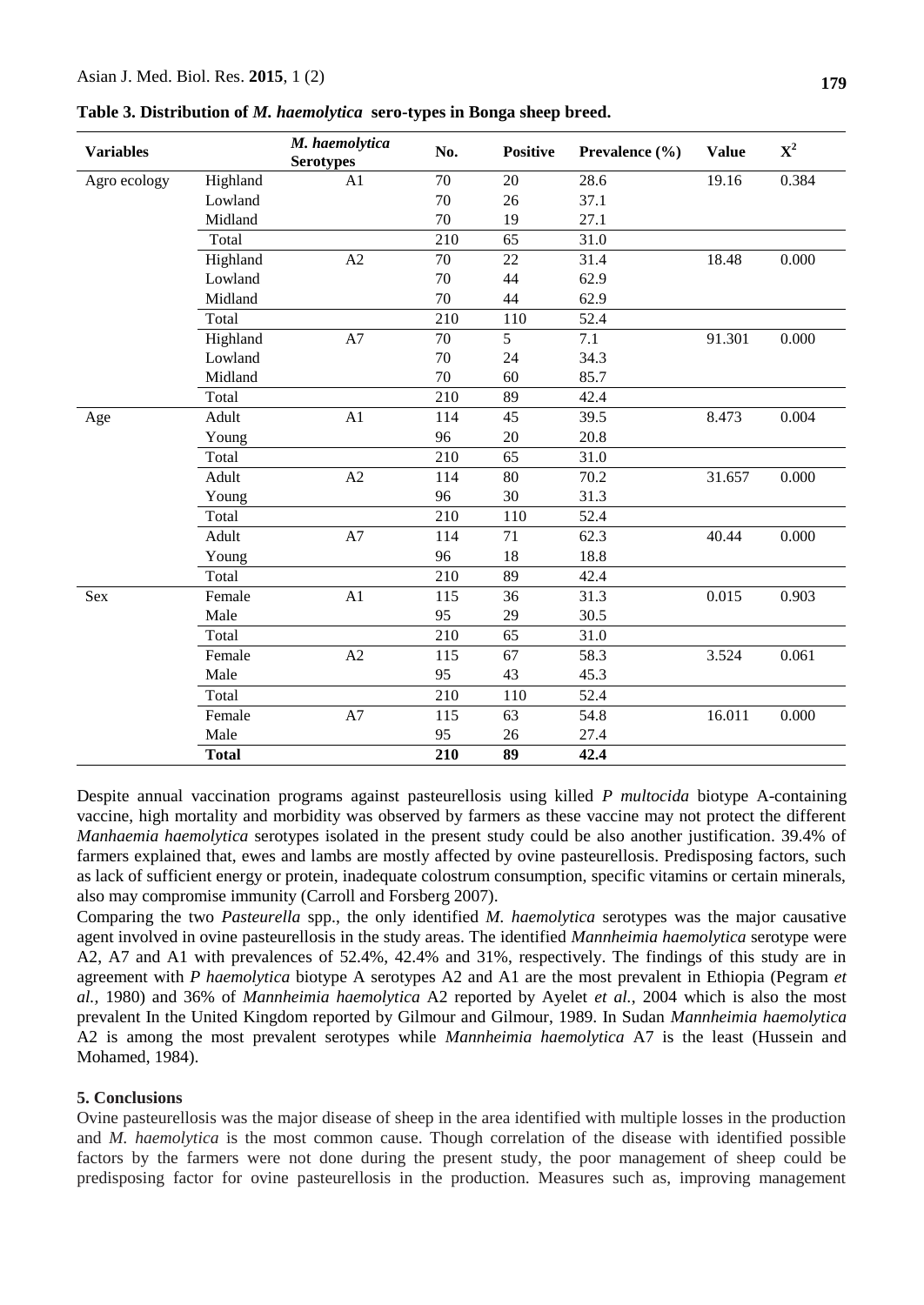#### **Conflict of interest**

None to declare.

#### **References**

- Ackermann MR and KA Brogden, 2000. Response of the ruminant respiratory tract to *Mannheimia (Pasteurella) haemolytica.* Microbes Infect., 2:1079-1088.
- Alemu Y and RC Merkel, 2008. Sheep and Goat Production Hand Book for Ethiopia. Ethiopian Sheep and Goat Productivity Improvement Program, 17:2-6.
- Anon, 1992. Ethiopia livestock sector development projects. Rome, Italy: Report FAO. 107/92.
- Anon, 2004. State of Ethiopians Animal Genetic Resource Country Report. Addis Ababa, Ethiopia: A contribution to the First Report on the State of the World's Animal Genetic Resource. Institute of Biodiversity Conservation (IBC), 74.
- Barbour EK, NH Nabbut, SK Hamadeh and HM Al-Nakhli, 1997. Bacterial identity and characteristics in healthy and unhealthy respiratory tracts of sheep and calves. Vet. Res. Commun., 21:421-430.
- Bekele T, T Woldeab, A Lahlou-Kassi, GD Sherington and J Demartini, 1992. Factor affecting morbidity and mortality on-farm and on-station in the Ethiopian highland sheep. Acta Tropica., 52:99-109
- Blood DC and OM Radostits, 1994. Disease caused by *Pasteurella* species. In: A Textbook of Cattle, Sheep, Pigs, Goats and Horses. 8th ed. Brailliere Tindal, London., 748–785.
- Brogden KA, HD Lehmkuhl and RC Cutlip, 1998. *Pasteurella haemolytica* complicated respiratory infections in sheep and goats. Vet. Res., 29:233–254.
- Carroll JA and NE Forsberg, 2007. Influence of stress and nutrition on cattle immunity. Vet Clin. Food. Anim., 23:105–149.
- Confer AW, 1993. Immunogens of Pasteurella. Vet. Microbiol., 37:353-368.
- Daniel JA, JE Held, DG Brake, DM Wulf and WB Epperson, 2006. Evaluation of the prevalence and onset of lung lesions and their impact on growth of lambs. Am. J. Vet. Res., 67:890-894.
- Davies RL, S Arkinsaw and RK Selander, 1997. Evolutionary genetics of *Pasteurella haemolytica* isolates recovered from cattle and sheep. Infect. Immun., 65:3585-3593.
- Frank GH, 1989. Pasteurellosis of cattle. In: *Pasteurella and Pasteurellosis*. Eds C. Adiam.
- Gelagay Ayelet, Laekemariam Yigezu, Esayas Gelaye, Selam Tariku and Kassahun Asmare 2004. Epidemiologic and Serologic Investigation of Multifactorial Respiratory Disease of Sheep in the Central Highland of Ethiopia. Intern. J. Appl. Res. Vet. Med., 2:4
- Gilmour NJL and JS Gilmour, 1989. Pasteurellosis of sheep. In: Adam C, Rutter JM, eds. *Pasteurella and pasteurellosis", Adam and Rutter, London*.; 223–262.
- Gilmour NJL, WB Martin, JM Sharp, DA Thompson and PW Wells, 1983. Experimental immunization of lambs against pasteurellosis. Res. Vet. Sci., 35:80.
- Gizaw S, H Komen, O Hanotte, JAM van Arendonk, S Kemp, O Mwai, Tadelle Dessie and Aynalem Haile, 2011. Characterization and conservation of indigenous sheep genetic resources: A practical framework for developing countries. ILRI Research Report., 27:10
- Highlander SK, 2001. Molecular genetic analysis of virulence in *Mannheimia (Pasteurella) haemolytica*. Front. Biosci., 6:1128-1150.
- Hussein AM and O Elsawi Mohamed, 1984. A serological survey of sheep sera for antibodies to *Pasteurella haemolytica* serotypes in Sudan. Rev. Elev. Med. Vet. Pays. Trop., 37:418–421.
- Knowles TG, SN Brown, PD Warriss, AJ Phillips, SK Dolan, P Hunt, JE Ford, JE Edwards and PE Watkins, 1995. Effects on sheep of transport by road for up to 24 hours. Vet. Rec., 136:431–438.
- Marru HD, TT Anijajo and AA Hassen, 2013. A study on Ovine pneumonic pasteurellosis: Isolation and Identification of *Pasteurellae* and their antibiogram susceptibility pattern in Haramaya District, Eastern Hararghe, Ethiopia. BMC Veterinary Research, 9:239.